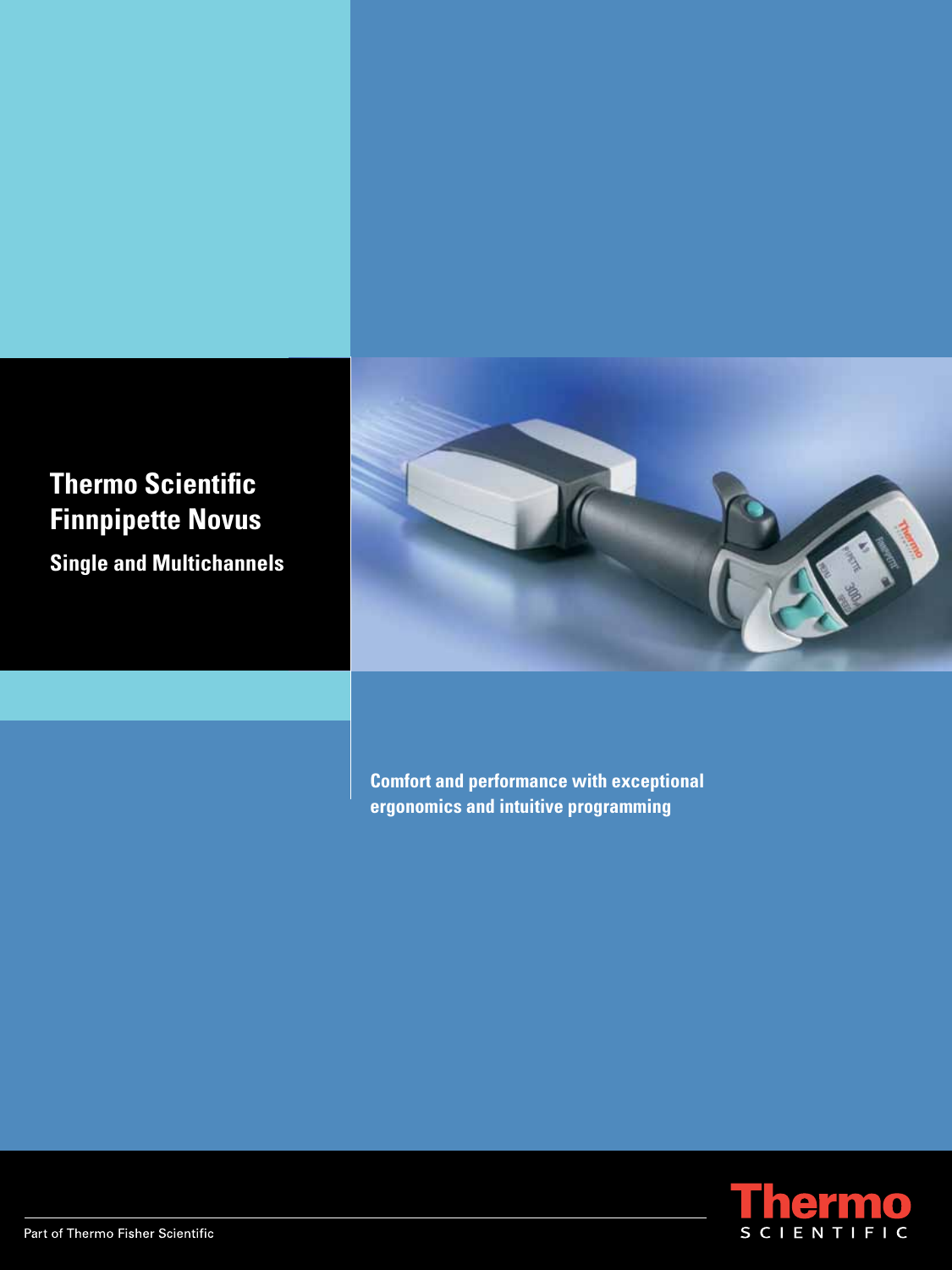## **The Thermo Scientific Finnpipette Novus**

**Combines simplicity, comfort and functionality in an exceptionally intuitive, ergonomic design. Based on independent ergonomics studies and customer feedback, the Finnpipette® Novus gives you the power to reach the highest level of pipetting performance.** 



### **Simple Operation**

Learn to use the Finnpipette Novus in just a few minutes. The intuitive menu and simple button layout allow you to navigate quickly and easily to the appropriate pipetting funtion. The large display clearly indicates operational functions without the need to memorize abbreviations.

### **Minimizes Stress and Exertion**

Its ergonomic design minimizes stress and exertion. You can adjust the finger rest 120° to fit comfortably in either hand. The unique design leaves your index finger free to control pipetting action with minimum effort using trigger-based operation, optimal for both left- and right-handed users.

The lightest electronic pipette on the market, its advanced, lightweight construction and contoured design help to prevent upper body stress and strain, letting you work longer without fatigue. Additionally, the patented lighttouch tip ejector reduces ejection forces and minimizes thumb strain.

### **Powerful, Intuitive Programming**

This flexible and powerful pipette features 10 different functions and nine speeds. Ideal for accurately pipetting for a variety of applications.

The intuitive menu gives you instant access to basic pipetting functions such as forward, reverse, diluting and stepper pipetting. The easily accessible second-level menu features advanced functions, such as mixing, sequential stepping, calibration and servicing. The flexibility of up to nine program slots enables fast recall of your most common pipetting protocols.

### **Multilingual Graphical Interface**

The graphical interface is available in seven languages: English, French, German, Italian, Japanese, Spanish and Swedish. Text prompts and the simple button layout let you select all the pipetting functions in the desired language quickly and easily.

### **Bright, Clear Backlit Display**

By eliminating reflections and improving contrast in low light conditions such as safety cabinets and fume hoods, the integral backlit display ensures that the highresolution menu characters are clearly visible.

### **Robust, Reliable Performance**

The Finnpipette Novus has a fully autoclavable tip cone to ensure sterility and to avoid crosscontamination. The pipette also features a lightweight, long life lithium ion battery to ensure power when you're ready to pipette. Depending on the settings, the battery allows approximately 4,000 operations. The pipette can be fully recharged in only one hour, and can even be operated during recharge.

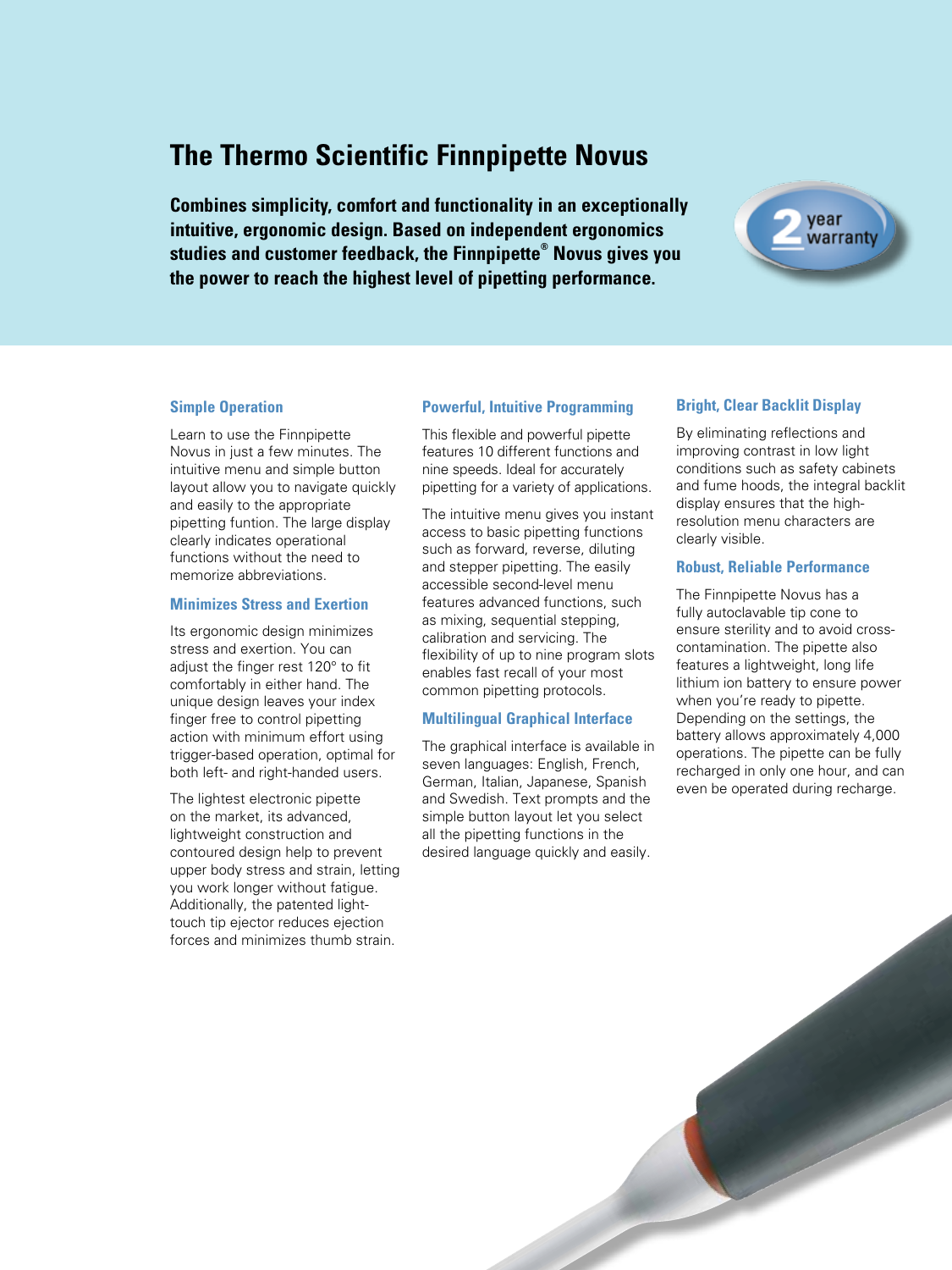### **Backed by a Two-year Warranty**

A two-year warranty is provided to each registered customer, while non-registered pipette owners automatically receive a one-year warranty. The Finnpipette Novus is designed for easy in-lab calibration to ensure accurate, precise pipetting performance. A built-in counter monitors the number of pipetting steps between service intervals.

### **Easy to Identify**

Personalize your Finnpipette Novus which will be displayed on the screen when the pipette is not in use. Novus pipettes are available in a range of volumes, each of which is conveniently color coded according to our extensive Thermo Scientific Finntip product range.

### **More Functionality with Multichannel Models**

With its 10 advanced pipetting functions, the Novus Multichannel is ideal for demanding laboratory applications, such as delivering a series of different volumes in any desired order or mixing after delivery. The Novus 1200 8-channel electronic pipette is ideal for high volume stepping from 50 μl to 1200 μl. Dispense efficiently and quickly (e.g. 100 μl up to 12 columns to fill the entire plate). The pipette is also a practical tool for filling high volume deep well plates. Stepping results are ensured by the Finntip® Flex 1200 pipette tip, featuring a wide tip orifice optimized to deliver the same volumes reliably and repeatedly for the entire plate. The Novus pipette is also a practical tool for filling high volume deep well plates.





120°



The finger rest is adjustable 120°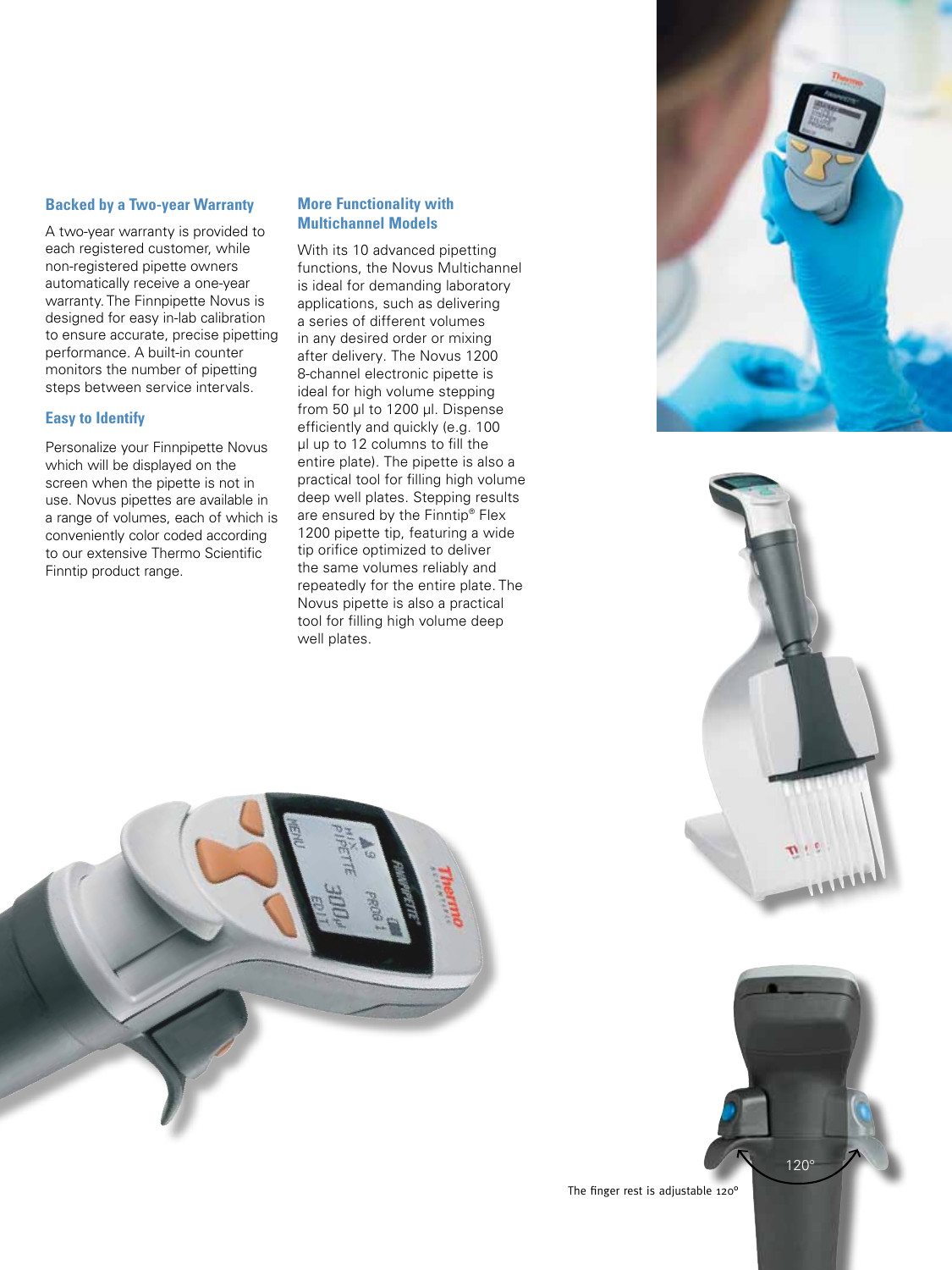# **Intuitive graphical user interface**



The intuitive menu displays the most commonly used functions, such as PIPETTE. Selecting PROGRAM accesses nine different user memory slots available for storing your own combinations of the 10 different pipetting functions.



The first electronic pipette with a graphical interface in seven languages.



The STEPPER function enables you to repeatedly dispense the choosen volume over a selected number of repetitions. This function is used in routine applications where efficient and high speed pipetting is needed.

**Novus pipetting programs:**

**• Forward pipette**

TEMU

- **Reverse pipette**
- **Repetitive pipette**
- **Forward pipette + Count**
- **Forward pipette + Mix**
- **Stepper pipette**
- **Sequential Stepper pipette**
- **Dilution**
- **Dilution + Mix**
- **Manual**
- **Sequental Aspirate pipette**



Easily select the pipetting volume by pressing the scroll key.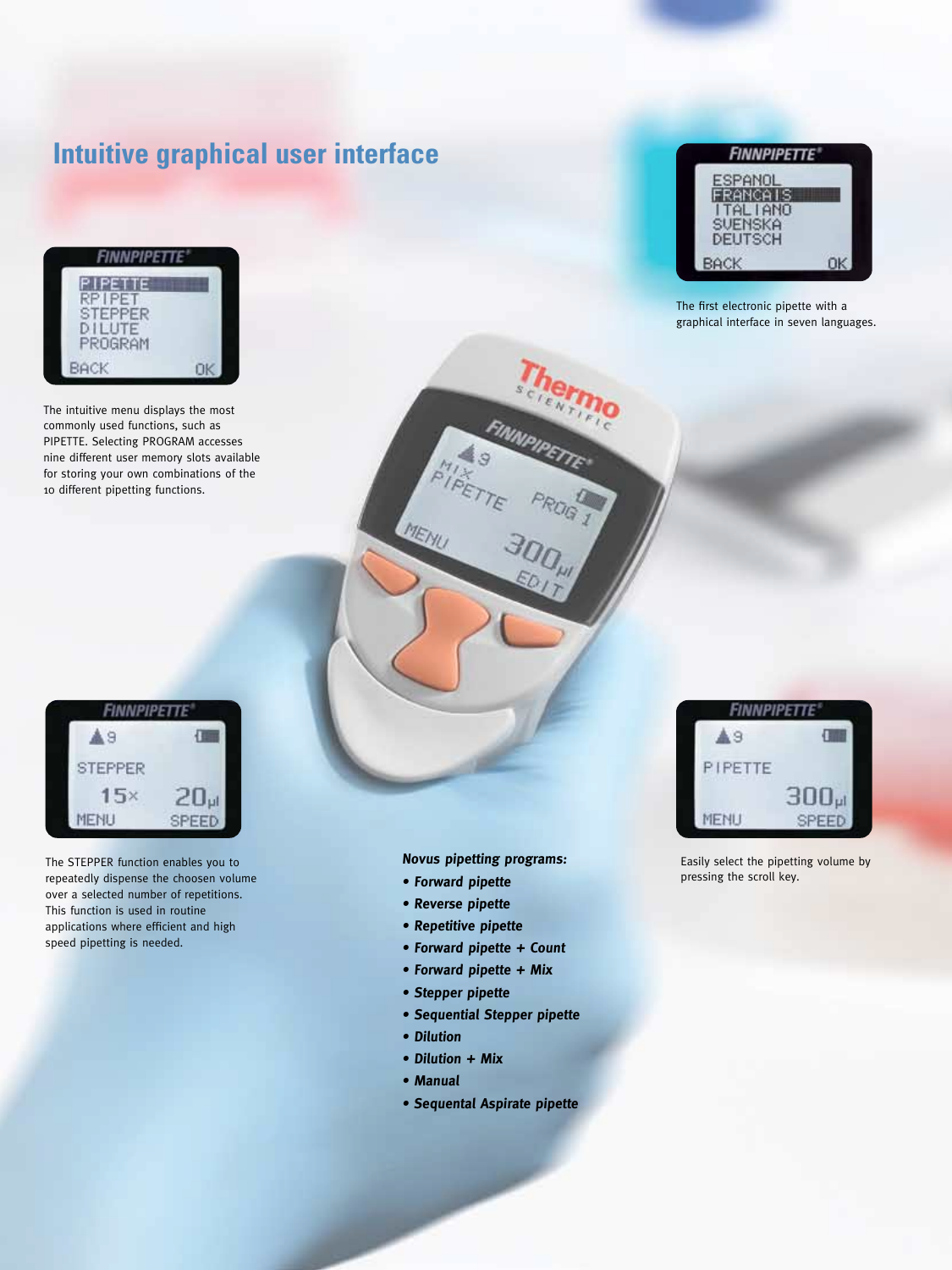# **Ordering Information**

|           | Imprecision<br><b>Inaccuracy</b><br>Volume                  |              |                 |        |           |         |         |                   |                                 |
|-----------|-------------------------------------------------------------|--------------|-----------------|--------|-----------|---------|---------|-------------------|---------------------------------|
| Order no. | Range                                                       | Increment    | μl              | μl     | $\%$      | s.d.*µl | $CV\%*$ | <b>Color code</b> | Finntip                         |
| 46200000  | $1-10$ $\mu$                                                | $0.01$ µ     | 10 <sup>°</sup> | ±0.10  | ±1.0      | 0.05    | 0.5     | pink              | 10, Flex 10, 20 micro, 50 micro |
|           |                                                             |              | 1               | ±0.035 | ±3.5      | 0.03    | 3.0     |                   |                                 |
| 46200100  | $1-10$ $\mu$                                                | $0.01$ $\mu$ | 10              | ±0.10  | ±1.0      | 0.05    | 0.5     | yellow            | Flex 200, 250 Univ., 200 Ext.   |
|           |                                                             |              | $\mathbf{1}$    | ±0.070 | ±7.0      | 0.06    | 6.0     |                   |                                 |
| 46200200  | $5-50$ $\mu$                                                | $0.1$ µl     | $50\,$          | ±0.40  | ±0.8      | 0.15    | 0.3     | turquoise         | 50                              |
|           |                                                             |              | 5               | ±0.15  | ±3.0      | 0.125   | 2.5     |                   |                                 |
| 46200300  | $5-50$ $\mu$                                                | $0.1$ µ      | 50              | ±0.40  | ±0.8      | 0.15    | 0.3     | yellow            | Flex 200, 250 Univ., 200 Ext.   |
|           |                                                             |              | 5               | ±0.15  | ±3.0      | 0.125   | 2.5     |                   |                                 |
| 46200400  | $10-100$ $\mu$                                              | $0.1$ µ      | 100             | ±0.80  | ±0.8      | 0.20    | 0.2     | yellow            | Flex 200, 250 Univ., 200 Ext.   |
|           |                                                             |              | 10 <sup>°</sup> | ±0.30  | ±3.0      | 0.10    | 1.0     |                   |                                 |
| 46200500  | $30 - 300$ $\mu$                                            | $1 \mu$      | 300             | ±1.8   | $\pm 0.6$ | 0.6     | 0.2     | orange            | 300, Flex 300                   |
|           |                                                             |              | 30              | ±0.90  | ±3.0      | 0.21    | 0.7     |                   |                                 |
| 46200600  | $100 - 1000$ µ                                              | $1 \mu$      | 1000            | ±6.0   | ±0.6      | 2.0     | 0.2     | blue              | 1000, 1000 Ext. Flex 1000       |
|           |                                                             |              | 100             | ±3.0   | ±3.0      | 0.6     | 0.6     |                   |                                 |
| 46200700  | $0.5-5$ ml                                                  | $0.01$ ml    | 5000            | ±30.0  | ±0.6      | 10.0    | 0.2     | green             | 5 <sub>m</sub>                  |
|           |                                                             |              | 500             | ±15.0  | ±3.0      | 4.0     | 0.8     |                   |                                 |
| 46200800  | $1-10$ ml                                                   | $0.01$ ml    | 10000           | ±60.0  | ±0.6      | 20.0    | 0.2     | red               | 10 ml, Flex 10 ml Ext.          |
|           |                                                             |              | 1000            | ±30.0  | ±3.0      | 8.0     | 0.8     |                   |                                 |
|           | * s.d. = Standard Deviation. CV = Coefficient of Variation. |              |                 |        |           |         |         |                   |                                 |

#### **Thermo Scientific Finnpipette Novus Specifications\*\***

\* s.d. = Standard Deviation, CV = Coefficient of Variation.

\*\* Factory calibration limits.

### **Thermo Scientific Finnpipette Novus Multichannel Specifications\*\***

| Order no. | <b>Channels</b> |              | Increment | Volume | <b>Inaccuracy</b> |       | Imprecision |         | <b>Color code</b> | <b>Finntip</b>                  |
|-----------|-----------------|--------------|-----------|--------|-------------------|-------|-------------|---------|-------------------|---------------------------------|
|           |                 | Range        |           | μI     | μl                | $\%$  | s.d.*µl     | $CV\%*$ |                   |                                 |
| 46300000  | 8               | $1-10$ $\mu$ | $0.1$ µ   | 10     | ±0.24             | ±2.4  | 0.16        | 1.6     | pink              | Flex 10, 10, 20 micro, 50 micro |
|           |                 |              |           | 1      | ±0.12             | ±12.0 | 0.08        | 8.0     |                   |                                 |
| 46300100  | 12              | $1-10$ $\mu$ | $0.1$ µ   | 10     | ±0.24             | ±2.4  | 0.16        | 1.6     | pink              | Flex 10, 10, 20 micro, 50 micro |
|           |                 |              |           | 1      | ±0.12             | ±12.0 | 0.08        | 8.0     |                   |                                 |
| 46300200  | 8               | $5-50$ $\mu$ | $0.1$ µ   | 50     | ±0.75             | ±1.5  | 0.35        | 0.7     | yellow            | Flex 200, 200 Ext, 250          |
|           |                 |              |           | 5      | ±0.25             | ±5.0  | 0.10        | 2.0     |                   |                                 |
| 46300300  | 12              | $5-50$ $\mu$ | $0.1$ µ   | 50     | ±0.75             | ±1.5  | 0.35        | 0.7     | yellow            | Flex 200, 200 Ext, 250          |
|           |                 |              |           | 5      | ±0.25             | ±5.0  | 0.10        | 2.0     |                   |                                 |
| 46300400  | 8               | $30 - 300$ µ | $1 \mu$   | 300    | ±3.0              | ±1.0  | 0.9         | 0.3     | orange            | 300, Flex 300                   |
|           |                 |              |           | 30     | ±1.5              | ±5.0  | 0.6         | 2.0     |                   |                                 |
| 46300500  | 12              | 30-300 µl    | $1 \mu$   | 300    | ±3.0              | ±1.0  | 0.9         | 0.3     | orange            | 300, Flex 300                   |
|           |                 |              |           | 30     | ±1.5              | ±5.0  | 0.6         | 2.0     |                   |                                 |
| 46300700  | 16              | $5-50$ $\mu$ | $0.5$ µ   | 50     | ±0.75             | ±1.5  | 0.35        | 0.7     | turquoise         | 50                              |
|           |                 |              |           | 5      | ±0.25             | ±5.0  | 0.10        | 2.0     |                   |                                 |
| 46300800  | 8               | 100-1200 µl  | $1 \mu$   | 1200   | ±12.00            | ±1.0  | 2.40        | 0.2     | turquoise         | <b>Flex 1200</b>                |
|           |                 |              |           | 100    | ±3.00             | ±3.0  | 0.90        | 0.9     |                   |                                 |
|           |                 |              |           |        |                   |       |             |         |                   |                                 |

\* s.d. = Standard Deviation, CV = Coefficient of Variation.

\*\* Factory calibration limits.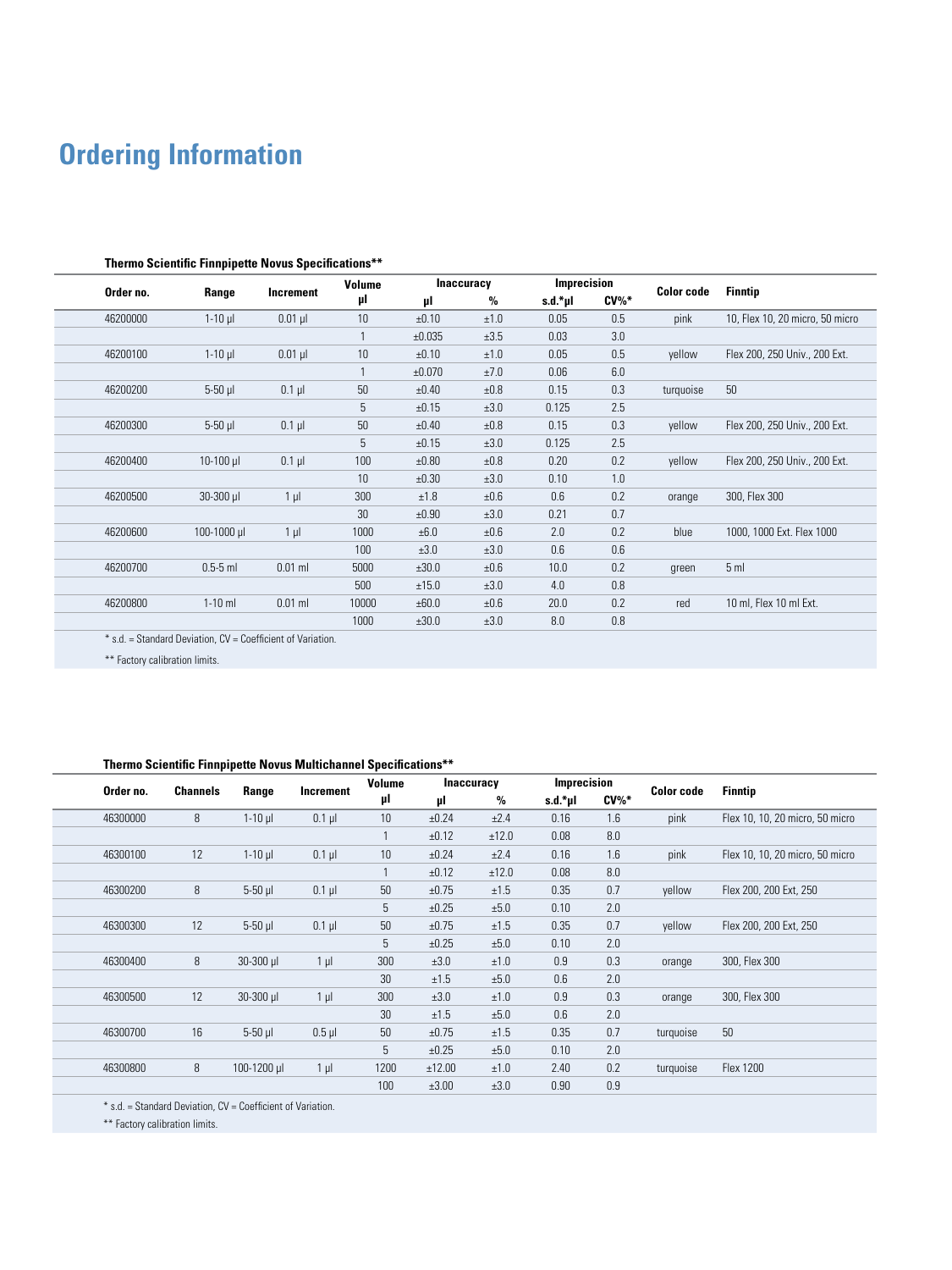### **Complete Pipetting Systems**

**Our Thermo Scientific Finntip pipette tips combined with Novus Finnpipettes form complete, optimized pipetting systems virtually every application. Our selection of Finntips are ideal for a wide range of needs, from day-to-day pipetting to special tips, wide orifice tips, positive displacement tips and stepper tips.**

### **Innovative Flex Tips**

Our latest breakthrough in pipette tip technology is the innovative Finntip Flex system. The Flex system is comprised of easy-touse, flexible high quality tips and a tip rack with space-saving refill kits. Finntip Flex tips are available in a range of volumes covering 0.1- 10 µl tips to 1200 µl tips, as well as a 10 ml tip, and are available as standard racked tips, sterile tips or filter tips.

### **Increased Precision**

Finntip Flex tips are molded with diamond-polished tooling for an extra smooth tip surface and improved tip transparency. The smooth tip wall surface prevents liquid retention and helps to achieve better pipetting precision than non-polished tips. Precision values can be improved by approximately 50% when pipetting small volumes.

### **Improved Performance**

With their special thin-wall molding, the soft Flex tips reduce the amount of force needed to attach and eject tips, significantly lowering the risk of RSI. A better seal with the pipette module is achieved for greater accuracy and precision.

### **Racks and Refills**

Finntip Flex racks are easy to open with one hand and have a sturdy base and non-slip feet. In addition, the refill system saves space and allows fast tip matrix plate attachment with just one click. Ten refill plates are stacked to reduce material use, eliminate waste and keep the tips free from dust.

**Contact your local representative or visit www.thermo.com/finnpipette for ordering information.**

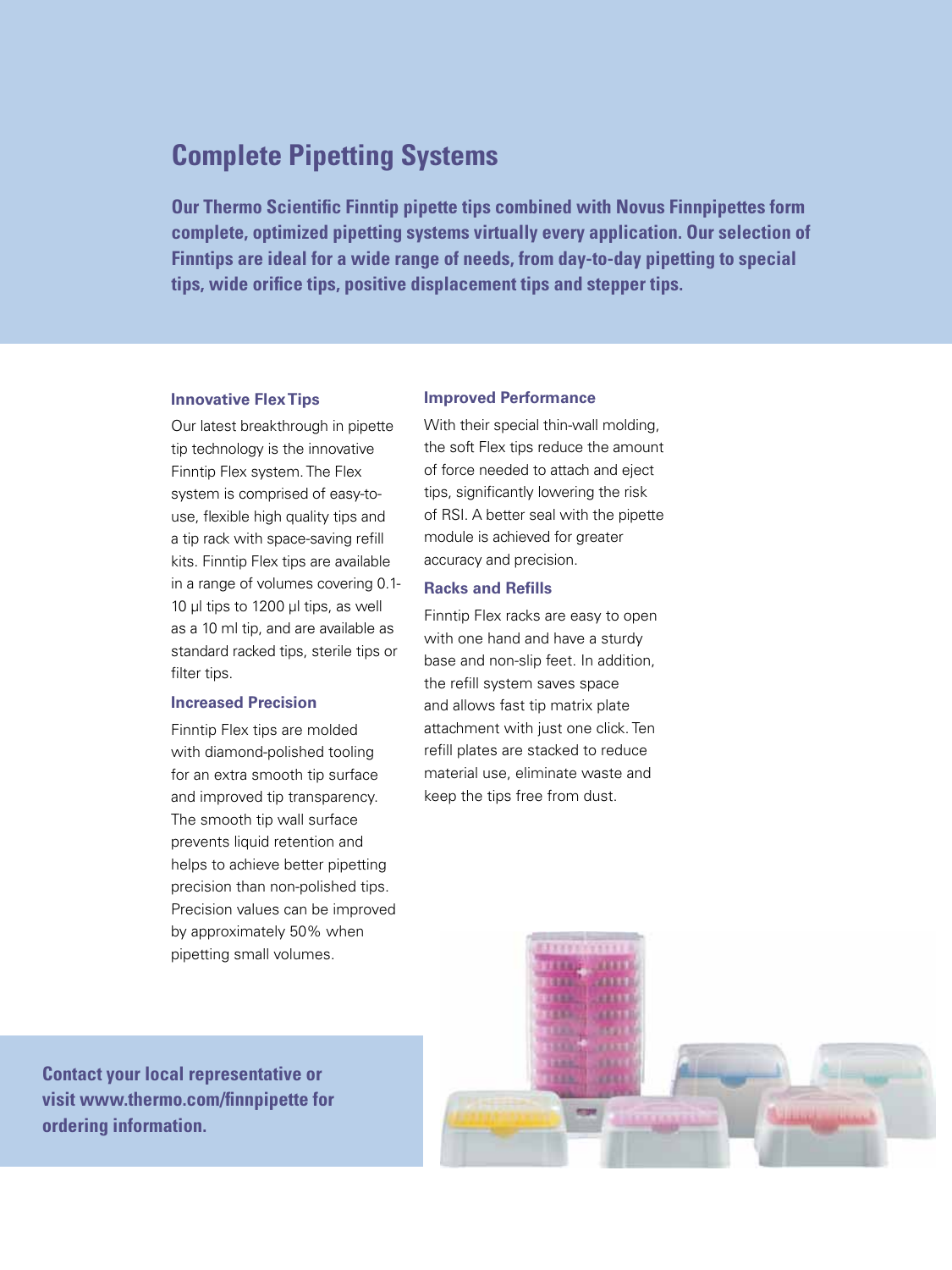#### 94060816 Finntip Flex 1200 refill rmal **Thermo Scientific Finntip Flex Ordering Information** 'inn Information starter kit

| <b>Finntip Flex 10</b>          |                            |                  |
|---------------------------------|----------------------------|------------------|
| Cat. no.                        | Description                | Quantity         |
| 94060100                        | Finntip Flex 10            | 10x96/rack       |
| 94060103                        | Finntip Flex 10 sterile*   | 10x96/rack       |
| 94060116                        | Finntip Flex 10 refill     | 1x96/rack        |
|                                 | starter kit                | $+20x96$ /refill |
| 94060117                        | Finntip Flex 10 refill kit | 20x96/refill     |
| 94060120                        | <b>Finntip Flex 10</b>     | $1000/b$ aq      |
| Color code: Pink Length: 3.3 cm |                            |                  |

| <b>Finntip Flex 200</b>           |                                        |                                  |
|-----------------------------------|----------------------------------------|----------------------------------|
| Cat. no.                          | Description                            | Quantity                         |
| 94060310                          | Finntip Flex 200                       | 10x96/rack                       |
| 94060313                          | Finntip Flex 200 sterile*              | 10x96/rack                       |
| 94060316                          | Finntip Flex 200 refill<br>starter kit | 1x96/rack<br>$+20x96$ /refill    |
| 94060317                          | Finntip Flex 200 refill kit            | 20x96/refill                     |
| 94060320                          | <b>Finntip Flex 200</b>                | 1000/bag                         |
| Color code: Yellow Length: 6.0 cm |                                        |                                  |
|                                   |                                        |                                  |
|                                   |                                        |                                  |
| <b>Finntip Flex 300</b>           |                                        |                                  |
| Cat. no.                          | Description                            | Quantity                         |
| 94060510                          | Finntip Flex 300                       | 10x96/rack                       |
| 94060513                          | Finntip Flex 300 sterile*              | 10x96/rack                       |
| 94060516                          | Finntip Flex 300 refill<br>starter kit | $1x96$ /rack<br>$+20x96$ /refill |
| 94060517                          | Finntip Flex 300 refill kit            | 20x96/refill                     |
| 94060520                          | <b>Finntip Flex 300</b>                | $1000/b$ aq                      |

| <b>Finntip Flex 300</b> |                                        |                                  |
|-------------------------|----------------------------------------|----------------------------------|
| Cat. no.                | Description                            | Quantity                         |
| 94060510                | Finntip Flex 300                       | 10x96/rack                       |
| 94060513                | Finntip Flex 300 sterile*              | 10x96/rack                       |
| 94060516                | Finntip Flex 300 refill<br>starter kit | $1x96$ /rack<br>$+20x96$ /refill |
| 94060517                | Finntip Flex 300 refill kit            | 20x96/refill                     |
| 94060520                | Finntip Flex 300                       | $1000/b$ aq                      |
| ___<br>$\sim$           | .                                      |                                  |

| Finntip Flex 1000               |                                         |                               |
|---------------------------------|-----------------------------------------|-------------------------------|
| Cat. no.                        | Description                             | Quantity                      |
| 94060710                        | Finntip Flex 1000                       | 10x96/rack                    |
| 94060713                        | Finntip Flex 1000 sterile*              | 10x96/rack                    |
| 94060716                        | Finntip Flex 1000 refill<br>starter kit | 1x96/rack<br>$+16x96$ /refill |
| 94060717                        | Finntip Flex 1000 refill kit            | 16x96/refill                  |
| 94060720                        | Finntip Flex 1000                       | $1000/b$ aq                   |
| Color code: Blue Length: 8.7 cm |                                         |                               |

| <b>Finntip Flex 1200</b>             |                                         |                               |
|--------------------------------------|-----------------------------------------|-------------------------------|
| Cat. no.                             | Description                             | Quantity                      |
| 94060810                             | Finntip Flex 1200                       | 10x96/rack                    |
| 94060813                             | Finntip Flex 1200 sterile*              | 10x96/rack                    |
| 94060816                             | Finntip Flex 1200 refill<br>starter kit | 1x96/rack<br>$+16x96$ /refill |
| 94060817                             | Finntip Flex 1200 refill kit            | 16x96/refill                  |
| 94060820                             | Finntip Flex 1200                       | $1000/b$ aq                   |
| Color code: Turquoise Length: 8.7 cm |                                         |                               |

| <b>Finntip Flex 10 ml Extended</b> |                                           |            |              |  |  |
|------------------------------------|-------------------------------------------|------------|--------------|--|--|
| Cat. no.                           | Description                               | Quantity   |              |  |  |
| 94060970                           | Flex 10 ml Fxt                            | $100/b$ aq |              |  |  |
| 94060973                           | Flex 10 ml Ext. sterile                   | $50/b$ aq  |              |  |  |
| Length: 26.7 cm                    |                                           |            |              |  |  |
|                                    |                                           |            |              |  |  |
|                                    |                                           |            |              |  |  |
|                                    |                                           |            |              |  |  |
|                                    | <b>Finntip Flex - Filter Pipette Tips</b> |            |              |  |  |
| Cat. no.                           | Description                               | Volume ul  | Quantity     |  |  |
| 94056980                           | Flex Filter 10 sterile*                   | $0.2 - 10$ | $10x96$ rack |  |  |
| 94056510                           | Flex Filter 30 sterile*                   | $5 - 30$   | $10x96$ rack |  |  |
| 94056520                           | Flex Filter 100 sterile*                  | $5 - 100$  | $10x96$ rack |  |  |
| 94056380                           | Flex Filter 200 sterile*                  | $1 - 200$  | $10x96$ rack |  |  |
| 94056580                           | Flex Filter 300 sterile*                  | $5 - 300$  | $10x96$ rack |  |  |
| 94056710                           | Flex Filter 1000 sterile*                 | 100-1000   | $10x96$ rack |  |  |
| 94056810                           | Flex Filter 1200 sterile*                 | 50-1200    | $10x96$ rack |  |  |
| 94056970                           | Flex Filter 10 ml Ext. sterile            | $1-10$ ml  | $50/b$ aq    |  |  |

| Finntip 5 ml                      |                      |            |
|-----------------------------------|----------------------|------------|
| Cat. no.                          | Description          | Quantity   |
| 9402 050                          | Finntip 5 ml         | 75/box     |
| 9402 030                          | Finntip 5 ml         | $500/b$ aq |
| 9402 010                          | Finntip 5 ml         | 3000/bulk  |
| 9402 070                          | Finntip 5 ml         | 5x54/rack  |
| 9402 073                          | Finntip 5 ml sterile | 5x54/rack  |
| Color code: Green Length: 14.7 cm |                      |            |

| Finntip 10 ml                  |                       |            |
|--------------------------------|-----------------------|------------|
| Cat. no.                       | Description           | Quantity   |
| 9402 150                       | Finntip 10 ml         | $40$ /box  |
| 9402 151                       | Finntip 10 ml         | $100/b$ aq |
| 9402 160                       | Finntip 10 ml         | 5x24/rack  |
| 9402 163                       | Finntip 10 ml sterile | 5x24/rack  |
| Color code: Rod Longth: 150 cm |                       |            |

r code: Red Length: 15.0  $\,$